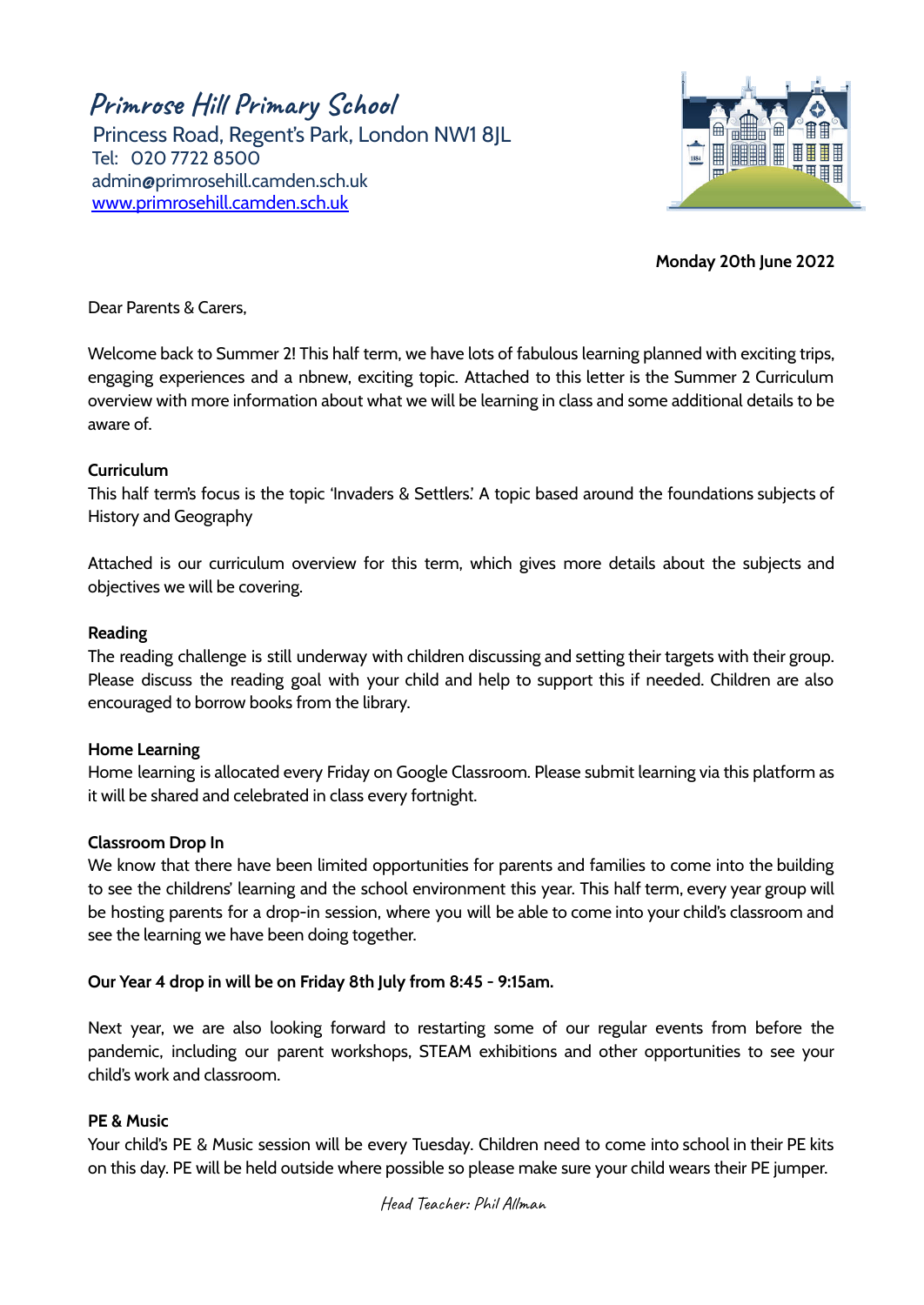# **Additional Key Teaching Staff:**

PE Team - Jordan Music - Tom Higher Level Teaching Assistants - Heather Healy, Isabel Murphy, Sandra Grogan & Maggie Muir

### **Punctuality & Attendance**

It continues to be really important that children arrive before 9am, as the first lesson of the day is an important one. Our 'soft start' continues between 8:45 - 9:00am each morning. After 9:00am the gate will be closed and any latecomers will need to come through the main school gate rather than the vehicle entrance.

Attendance is compulsory for all children, but we understand that some absences may occur. Regular contact and communication to our office about illness and medical appointments is crucial.

### **Covid-19**

Our current procedures for illness and suspected Covid 19 are:

### *Adults*

Adults who have a positive COVID-19 test result, try to stay at home and avoid contact with other people for 5 days after the day you took your test. At the end of this period, if you have a high temperature or feel unwell, try to follow this advice until you feel well enough to resume normal activities and you no longer have a high temperature if you had one.

Although many people will no longer be infectious to others after 5 days, some people may be infectious to other people for up to 10 days from the start of their infection. You should avoid meeting people at higher risk of becoming seriously unwell from COVID-19, especially those whose immune system means that they are at higher risk of serious illness from COVID-19, despite vaccination, for 10 days after the day you took your test.

# *Children and young people*

If a child or young person has a positive COVID-19 test result they should not attend nursery or school and avoid contact with other people for 3 days after the day they took the test. After 3 days, if they feel well and do not have a high temperature, the risk of passing the infection on to others is reduced.

# **Water & Dressing for school**

Please remember to send your child into school with a bottle of water.

We encourage you to dress your child in clothes that are practical for the classroom and ensure your child's clothing is named. Now that the weather is getting warmer we would like to remind you that shoulders should always be covered, no strappy tops please, and midriffs should not be on show. Shorts should be a suitable length, and if anyone is choosing to wear a skirt or a dress, you may wish to consider wearing a pair of shorts underneath as children may be asked to sit cross legged on the floor and they all love to climb on the equipment outside at break time. Please also ensure your child brings a hat and a full water bottle to school every day.

As part of our safety precautions in school we are keeping the windows and doors open in our classroom to ensure the room is ventilated. Please make sure your child comes in with layers to wear, including a warm jumper, as the weather is still changeable even in Summer!

#### Head Teacher: Phil Allman